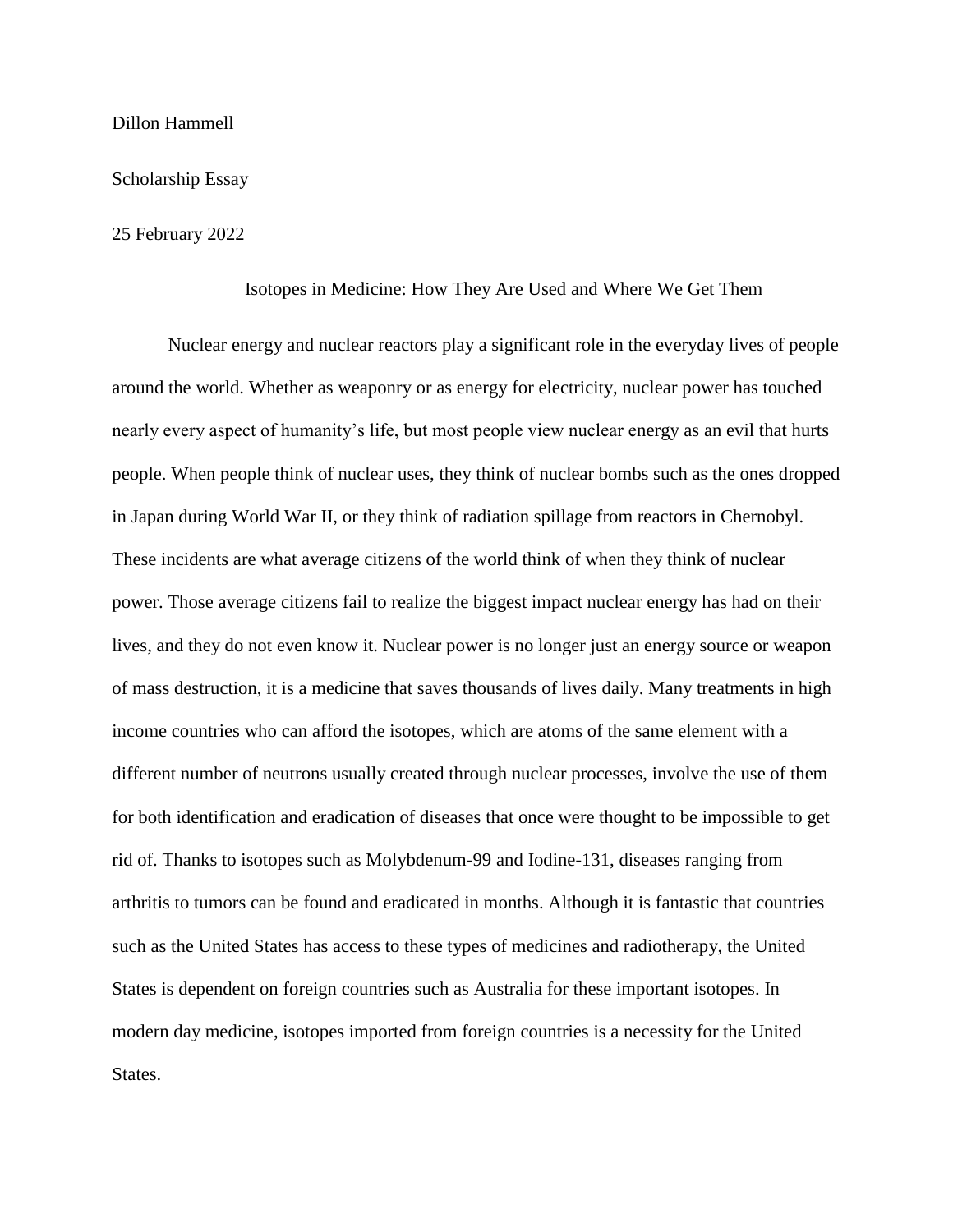Isotopes such as Molybdenum-99, Iodine-131, and Technetium-99 are some of the most common isotopes used in modern medicine. Molybdenum-99 is used primarily to create Technetium-99 for medical purposes. According to the World Nuclear Association, "The most common radioisotope used in diagnosis is technetium-99 (Tc-99), with some 40 million procedures per year, accounting for about 80% of all nuclear medicine procedures and 85% of diagnostic scans in nuclear medicine worldwide." Radioisotopes are used for diagnosis of diseases due to their special properties. Some isotopes are able to hold tracers that can bind to a patient's cells during a positron emission tomography scan. Positron emission tomography scans are used to get an accurate third dimensional model of a person's organs and where a tumor may be located. The way the scan works is isotopes with tracers are absorbed very quickly by unhealthy cells in a tumor. The tracers begin to quickly decay and emit small particles called positrons. These positrons react with electrons causing each to be eliminated and photons to be emitted. The positron emission tomography scan detects these photons and is able to use them to make a 3D rendering of the targeted organ. The use of Technetium-99 in scanning is especially important in brain scans. A person's brain is extremely fragile, so it is risky to try to find a tumor in the brain. Technetium-99 bypasses this danger as no exploration is required and the tumor is easily located. Iodine-131 is an isotope used more for curing problems than diagnosing. The most prominent use of Iodine-131 is in the curing of thyroid cancer. According to Kiran Bashir, "About half of the iodine in your body is absorbed by the thyroid gland." Iodine-131 follows the normal Iodine into a person's thyroid gland. The isotope then attacks any remaining thyroid cancer or tumor cells that remain after a removal surgery. In developed countries, procedures like these happen daily. "In the USA there are over 20 million nuclear medicine procedures per year, and in Europe about 10 million, with 2 million of these being therapeutic. In Australia there are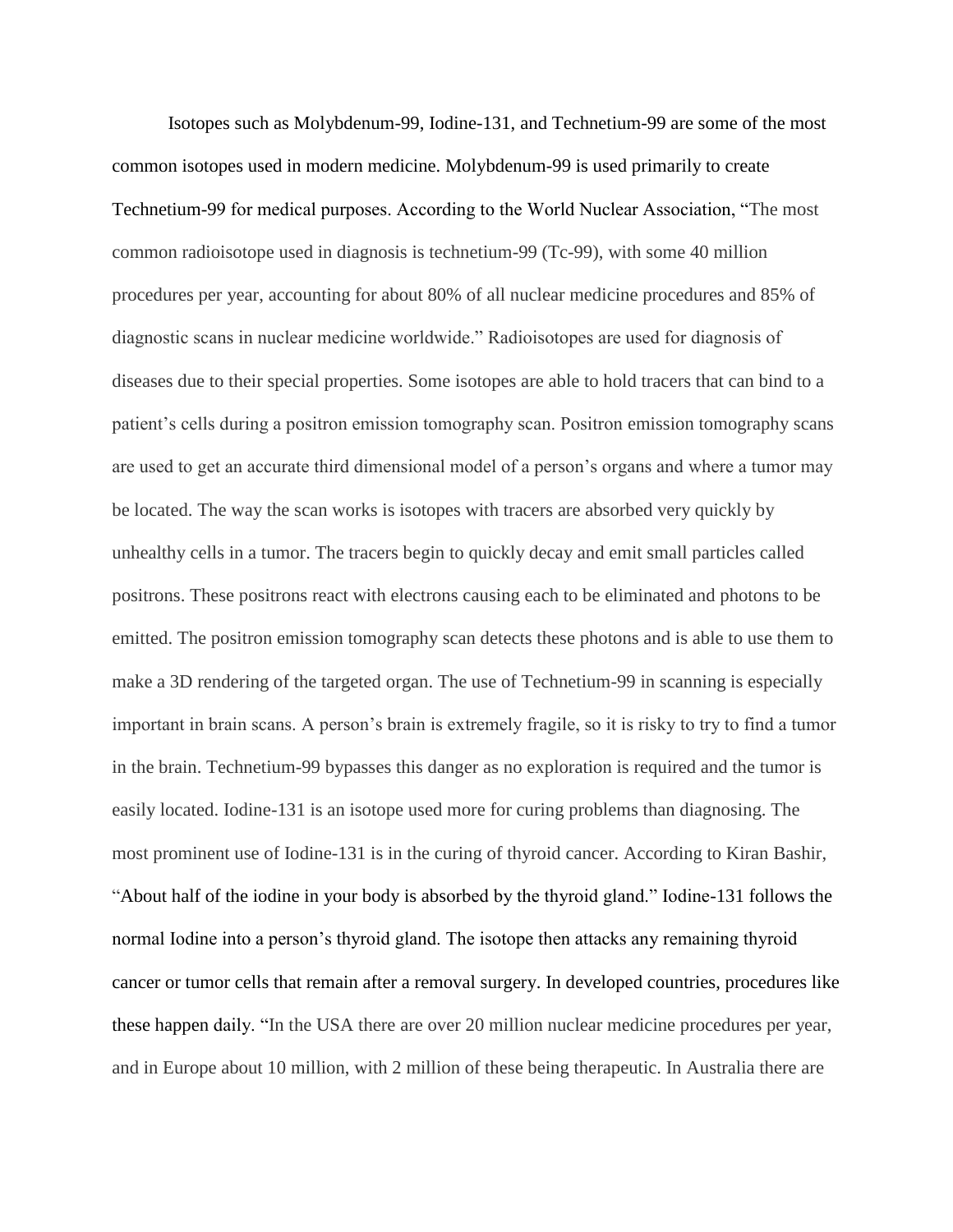about 560,000 per year, 470,000 of these using reactor isotopes. The use of radiopharmaceuticals in diagnosis is growing at over 10% per year," according to the World Nuclear Association. Many people around the world rely on nuclear energy and radioisotopes for curing what once were deadly diseases.

Although many people require the use of radioisotopes in the United States, most of the radioisotopes are created in foreign countries. According to the National Nuclear Security Organization, "The majority of Mo-99 supplied to U.S. patients is currently provided by foreign producers located in Australia (ANSTO), Belgium (IRE), the Netherlands (Curium), and South Africa (NTP Radioisotopes)." The United States' dependence on Molybdenum-99 from foreign suppliers is extremely precarious. Molybdenum-99 has a half-life of 66 hours which is an extremely short half-life making the shipping of the isotope extremely dangerous as any delays may cause extreme problems. Droughts or wildfires, such as the ones in Australia, have caused shipping to be paused or in danger which directly affects people in the United States. Delays in Molybdenum-99 can lead to depletions which may lead to increased deaths in hospitals as there is no safe way of locating tumors in brains. Although the fires in Australia happened two years ago and seems to have happened long ago, events happening today may affect the Molybdenum-99 supply. Years ago, Russia stated that it wanted to gain a better position in the Molybdenum-99 supply in the world market. According to the International Panel on Fissile Materials in regard to Molybdenum-99, "Russia's production capacity is closer to the 12% of the global capacity and 25% of the global demand." The amount of Molybdenum-99 created by Russia is especially important with Russia's invasion of Ukraine. Russia, in many of the western world's eyes, has antagonized itself in its unreasonable invasion of Ukraine. Countries in NATO such as the United Nations and the United States have placed sanctions and actively oppose Russia's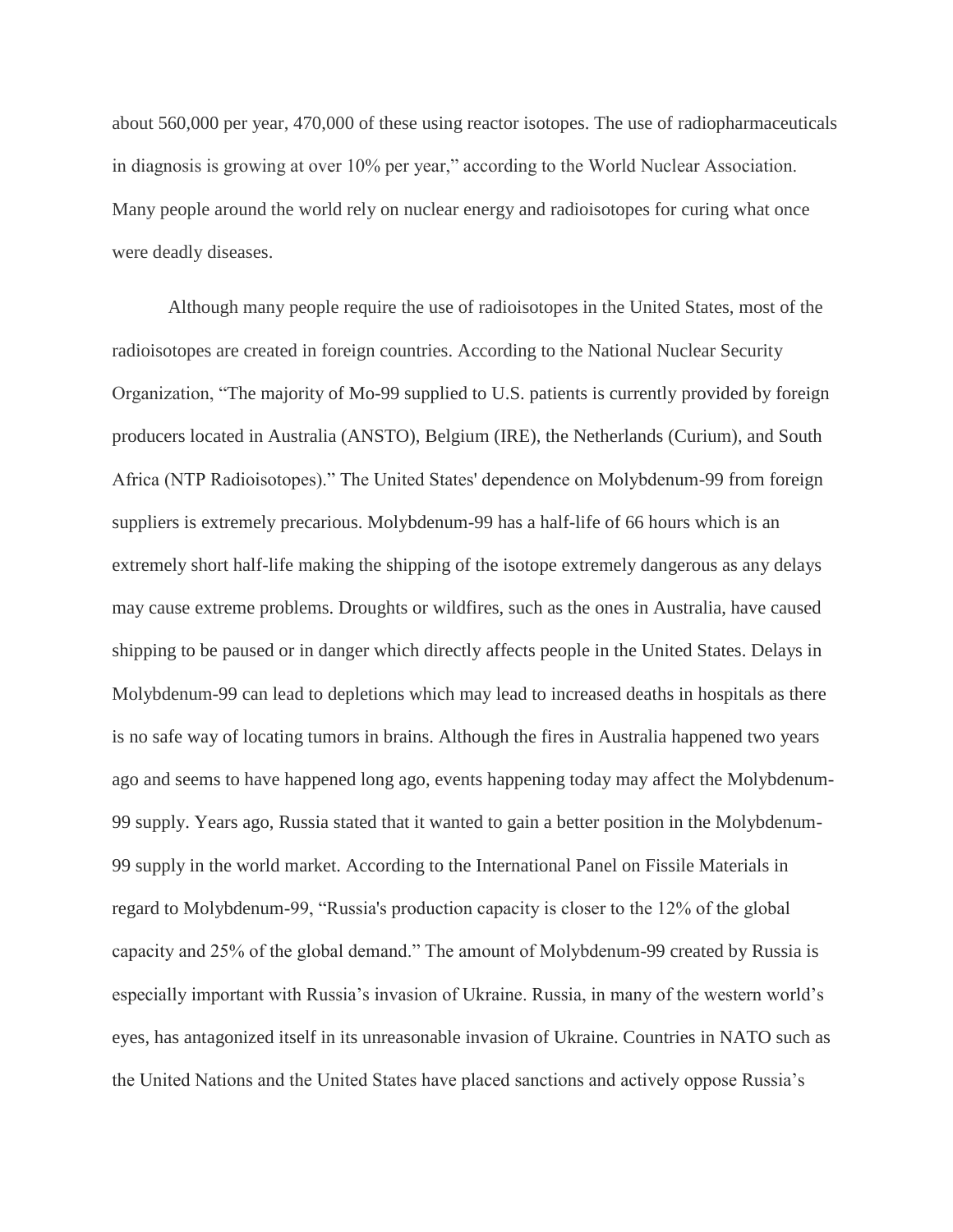actions. The actions taken by the United States could lead to a halt in the selling of Molybdenum-99 from Russia to the United States which is especially important given how close the United States is from Russia meaning less Molybdenum-99 would be needed to be produced to outdo its half-life. Regardless of if Russia or Ukraine wins the war, relations between the United States and Russia will be dire especially if Russia decides to invade other countries in eastern Europe which has the potential of leading to World War III.

The importance of medical isotopes and the United States' dependence on overseas suppliers can be extremely dangerous to the citizens and economy of the United States. Although it may seem intimidating given the current events in the world, the United States has already begun working on making isotopes domestically. The United States' government has provided over \$37 million dollars to Northstar Medical Technologies to begin the production of Molybdenum-99, and in 2021, Northstar Medical Technologies got approval from the FDA to begin manufacturing and selling of its products. SHINE Medical Technologies, Inc. has also begun the process of domestically making radioisotopes in the United States. Soon, the U.S. may no longer need to be reliant on foreign supplies of isotopes meaning disasters outside of the U.S. will not affect those inside it regarding radioisotope treatments. Radioisotopes are extremely important to the health of people around the world, so by having the U.S. make more domestically, more people can be saved.